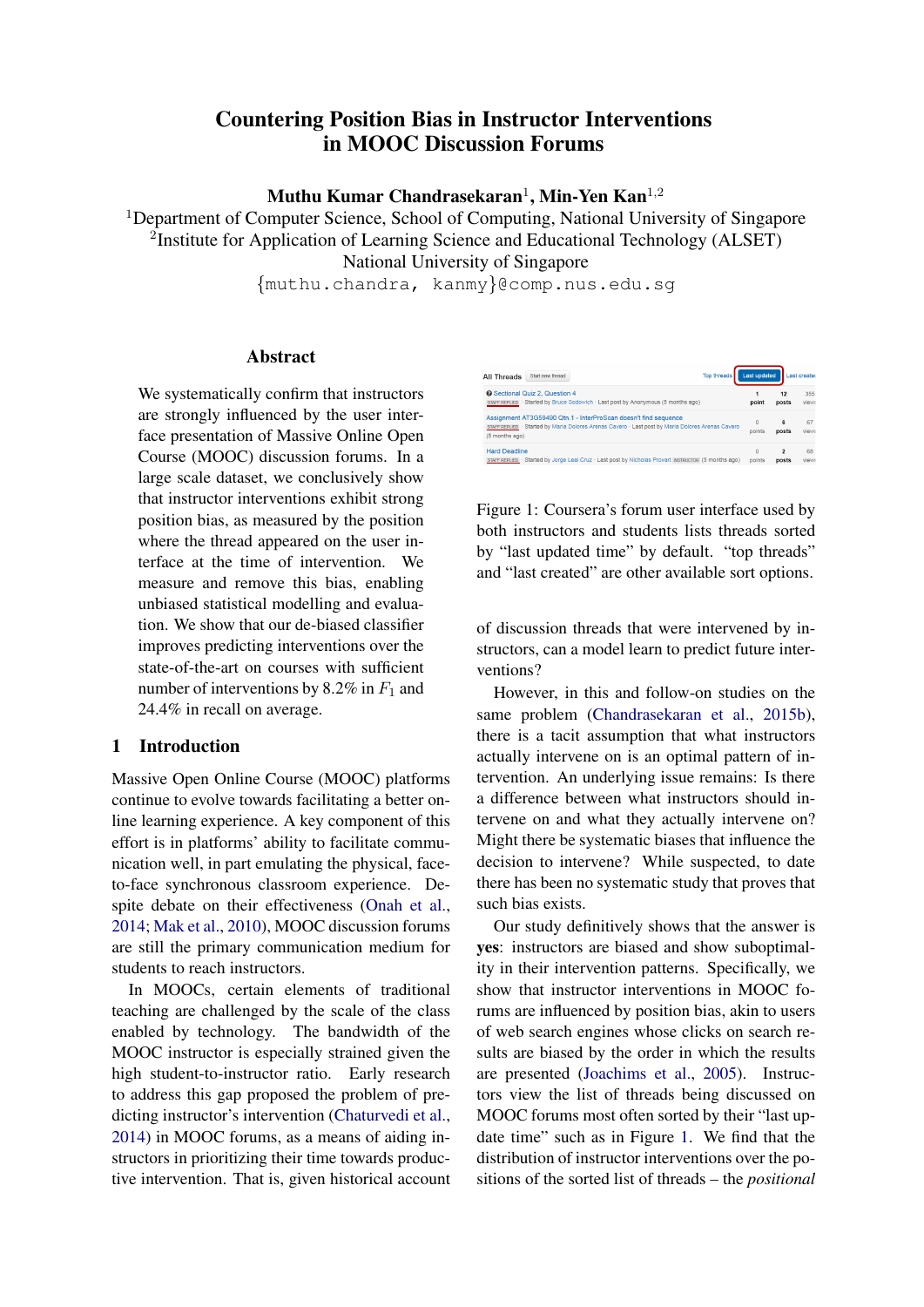*rank* – follows a log-normal distribution (see Figure [2\)](#page-2-0). This implies that threads appearing at the top of the list are more likely to be intervened than those lower down. Given these defaults, observed ordering of items is time-dependent: the threads observed at one time can significantly differ between the different time points in which an instructor visits the forum. This effect, in turn, contributes to possible arbitrariness in an instructor's decision to intervene.

The impact of this biased intervention is twofold. First, the training and evaluation of statistical models that use the biased intervention data as in the previous work, is inaccurate. Second, the biased intervention decision may cause other intervention-worthy threads that appear further down the list to not be intervened at all. While previous work such as [\(Wise et al.,](#page-7-1) [2012\)](#page-7-1) propose alternative discussion forum designs to address the second problem the first problem deserves attention since large volumes of MOOC research data (e.g., the Stanford MOOC posts dataset [\(Agrawal](#page-6-4) [and Paepcke,](#page-6-4) [2014\)](#page-6-4))) has been collected from existing interfaces. In this paper, we propose methods to measure the bias and systematically remove its effects from a statistical model that learns the instructor's intervention decision.

#### 2 Preliminaries

Our corpus consists of discussion forum threads from 14 MOOC instances across different subject areas hosted by various universities across the world and taught by instructor teams of varying sizes on Coursera<sup>[1](#page-1-0)</sup>. In partnership with Coursera and in line with its Terms of Service, we obtained the data for use in our academic research<sup>[2](#page-1-1)</sup>. Table [1](#page-1-2) shows our corpus' demographics.

A discussion thread consists of posts by students, instructors, teaching assistants (TA) and community teaching assistants (CTA). Following prior work, we consider threads that are initiated by a student and replied to at least once by an instructor, TA or a CTA as an intervened thread. Threads started by an instructor are omitted since they are not interventions in a student discussion. Our problem is to predict interventions at a thread level, that is, the first post an instructor makes on a thread. So, we truncate intervened threads

| Course         | #<br>of<br>threads | # of non-     | I. Ratio |
|----------------|--------------------|---------------|----------|
| (-Iteration)   | intervened         | interventions |          |
| <b>BIOELEC</b> | 187                | 62            | 3.01     |
| TRICITY-002    |                    |               |          |
| <b>BIOINFO</b> | 129                | 105           | 1.23     |
| METHODS1-001   |                    |               |          |
| $CALC1-003$    | 577                | 378           | 1.52     |
| MATHTHINK-004  | 240                | 254           | 0.94     |
| $ML-005$       | 883                | 1090          | 0.81     |
| RPROG-003      | 359                | 738           | 0.49     |
| $SMAC-001$     | 106                | 512           | 0.21     |
| CASEBASED      | 25                 | 96            | 0.26     |
| BIOSTAT-002    |                    |               |          |
| GAME           | 22                 | 100           | 0.22     |
| THEORY2-001    |                    |               |          |
| MEDICAL        | 29                 | 294           | 0.09     |
| NEURO-002      |                    |               |          |
| COMPILERS-004  | 15                 | 601           | 0.02     |
| MUSICPROD      | $\mathfrak{D}$     | 228           | 0.01     |
| UCTION-006     |                    |               |          |
| COMPARCH-002   | 61                 | 71            | 0.86     |
| BIOSTATS-005   | $\Omega$           | 55            | 0.00     |
| <b>Total</b>   | 2635               | 4584          |          |

<span id="page-1-2"></span>Table 1: Thread counts over the four main subforums of (*Errata*, *Exam*, *Lecture* and *Homework*) of each course iteration, with their intervention ratio (I. Ratio), defined as the ratio of # of intervened to non-intervened threads.

by removing posts after the first instructor post. We treat the problem of intervention prediction as a binary classification problem where intervened threads are positive samples and non-intervened threads are negative samples. We report the predictive performance of the classifier as  $F_1$  score of the positive class.

We study threads gathered from Coursera subforums that are either self-identified or easily identifiable as contributing to the categories of *Technical Issues*, *Exam*, *Errata*, *Lecture* and *Homework* sub-forums. We omit others (e.g., *General*) as they are noisy with social discussions, or other reports on course logistics, irrelevant to the subject matter. To facilitate feature extraction we remove stopwords and replace occurrences of equations, URLs and video lecture timestamps with tokens <EQU>, <URL> and <TIMEREF>, respectively.

### 2.1 Baseline Classifier to Predict Interventions

We choose [\(Chandrasekaran et al.,](#page-6-2) [2015b\)](#page-6-2) as a state-of-the-art baseline system, hereafter referred to as EDM, for comparison. This system bettered the original [\(Chaturvedi et al.,](#page-6-1) [2014\)](#page-6-1) system in performance, and conducted work over a wider

<span id="page-1-0"></span><sup>&</sup>lt;sup>1</sup>Coursera is a commercial MOOC platform accessible at <https://www.coursera.org>

<span id="page-1-1"></span><sup>&</sup>lt;sup>2</sup>However, we are unable to release the data for research without consent to release from the participating universities.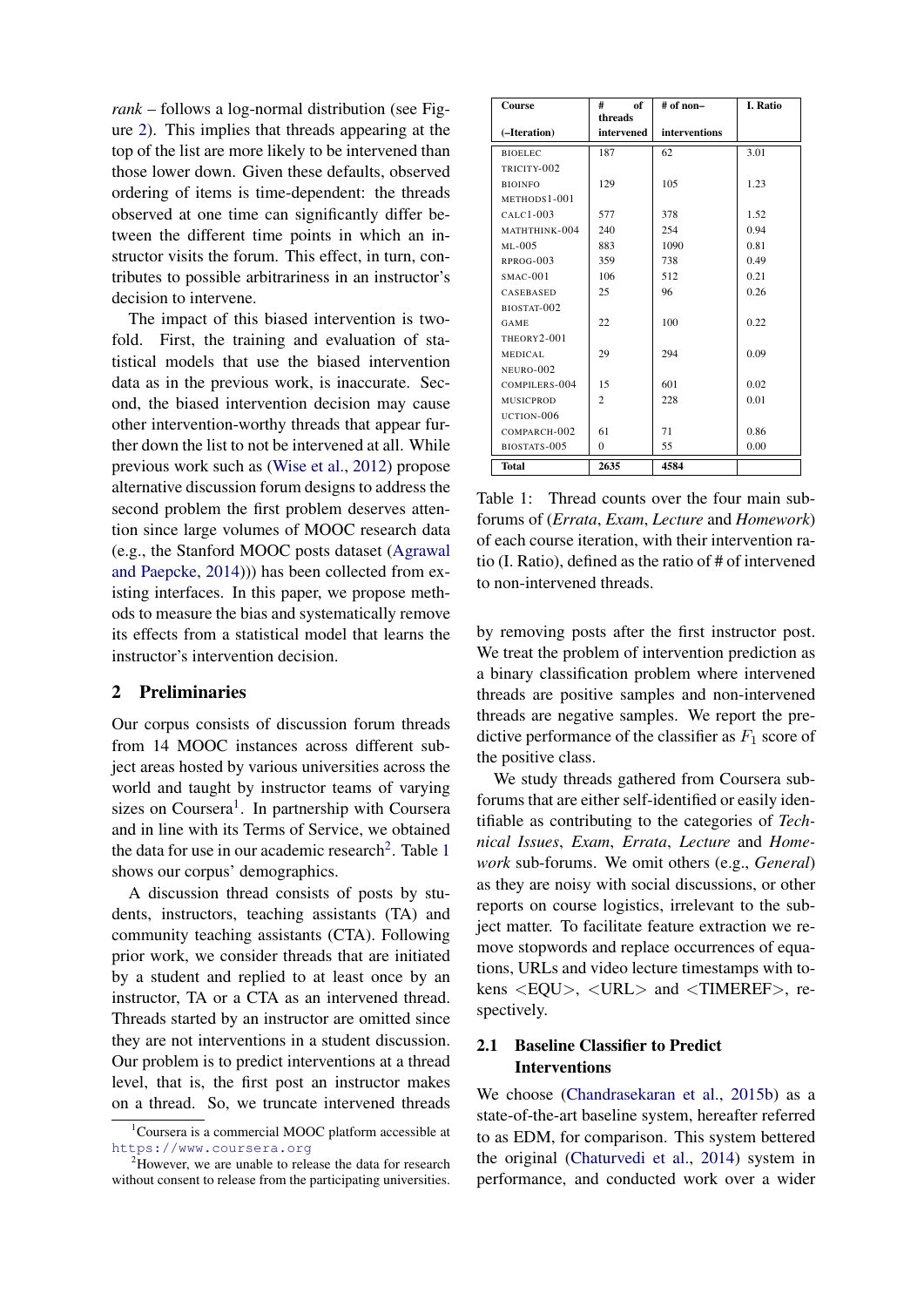| Īd  | <b>Thread Title</b>                  | <b>Last Update Time</b> |
|-----|--------------------------------------|-------------------------|
| 971 | In-video quizzes cannot be submitted | 2014-03-24 20:46        |
| 968 | Submit button does not work in one   | 2014-03-24 19:36        |
| 967 | There is a typo or error             | 2014-03-24 19:35        |
| 966 | When I click on Quiz submit button   | 2014-03-24 19:33        |
| 963 | Duplicate lecture content            | 2014-03-24 19:15        |
| 957 | Broken hyperlink in email            | 2014-03-24 19:12        |
| 902 | Mistake in O1 HW2                    | 2014-03-23 18:17        |

<span id="page-2-1"></span>Table 2: An intervened thread (ID 971) which was the last updated thread in this snapshot, taken at the time of its intervention. The forum user interface lists threads sorted by "last updated time" by default, introducing a position bias in instructor interventions. Note that thread with ID 962 is relegated to the bottom is perhaps a more important thread needing intervention.

range of MOOC instances.

EDM consists of a maximum entropy classifier, a type of linear classifier that handles feature spaces typical in text data, with several contentbased features extracted from student posts in each thread. The features include unigrams (several thousands of features) from student posts weighted by its  $tf.idf$  score, the sub-forum type in which the thread appears, the length of the discussion thread in terms of number of posts, average length of posts, number of comments per post, discourse cues to the original post conveying affirmations, non-lexical references such as URLs to learner resources such as lecture materials, Wikipedia pages and timestamps in lecture video. The ratio of intervened (positive class) to non-intervened threads (negative class) is low (see Table [1\)](#page-1-2). This class imbalance leads to poor prediction performance. To correct for this imbalance, they used class weights on examples, estimated as the ratio of intervened to non-intervened threads.

### 3 Measuring Position Bias in **Interventions**

To quantify the observed position bias on interventions we fit the data from a larger corpus of 61 different MOOCs, inclusive of the 14 MOOCs listed in Table [1](#page-1-2) to different statistical distributions. For each intervened thread we obtain the snapshots of the list of threads ordered by their last modified time at the time of intervention. Using the snapshots, we count the number of interventions at each positional rank over all the courses, and fit this distribution of interventions over positional ranks against the power law and log-normal distri-



<span id="page-2-0"></span>Figure 2: Log–log plots of (top) positional rank of threads vs. the # of interventions it received (bottom) the complementary cumulative distribution function (CCDFs) of the empirical distribution (circles) of interventions fit over a power law (grey line) and log–normal (red dashed line) distributions. Plots show interventions are clearly position biased and the log–normal (red dashed line) curve fits the distribution better.

butions.

We obtained the best fit for the log-normal distribution with parameters  $\mu = 2.054$ ;  $\sigma$ (0.196)  $;\sigma = 1.652.$ (0.139) Since our dataset is discrete we calculated the Kolmogorov-Smirnov (KS) goodness-of-fit statistic,  $D = 0.143$ , as prescribed by [\(D'Agostino](#page-6-5) [and Stephens,](#page-6-5) [1986\)](#page-6-5). Log-normal distributions are driven by multiplicative growth mechanism. It is typical in UI user log data where the attention (e.g., clicks) an object (e.g., search engine result) receives is proportional to the attention it already has. We did a model selection procedure to compare the goodness of fit of the log-normal distribution versus a power law distribution. We used the Likelihood ratio test [\(Clauset et al.,](#page-6-6) [2009\)](#page-6-6), where a positive sign on the log likelihood ratio with a  $p < 0.1$  on the one-sided *p*-value rules out a bet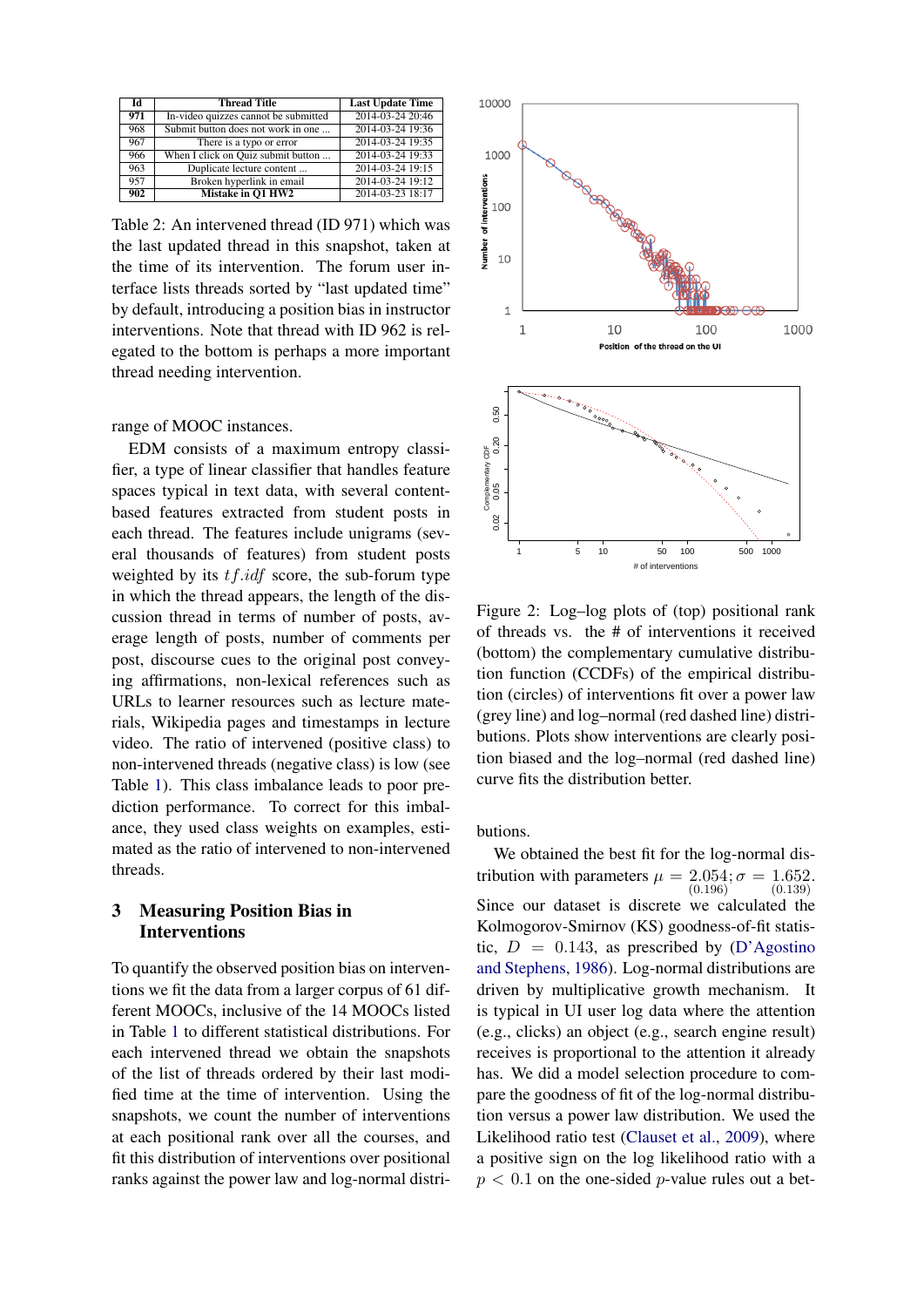ter fit to the competing distribution. Our results indicate that the log-normal distribution is a significantly better fit than a power law distribution  $(-3.36; p < 0.001;$  see Figure [2\)](#page-2-0). The parameters of the distribution,  $\mu$  and  $\sigma$  and the goodness-offit statistics, together quantify the position bias on interventions.

The above analysis shows that position is strongly correlated with intervention. This is not surprising; if instructors intervene often or if they can predict periods when intervention might be warranted (say, when an assignment is due), we should expect high correlation. To show that the position correlation leads to unwanted bias, we need to demonstrate that instructors intervene suboptimally and favor intervening on results at the top at the cost of other, possibly more productive threads.

# 4 Does Position Bias Predict Intervention?

We ask if the signal from the position bias is strong enough to improve intervention prediction over the state-of-the-art (EDM). To test this hypothesis we model position bias as a simple, binary-valued feature set to 1 for a thread with a positional rank 1, and 0 otherwise. We augment this single feature to the feature set of EDM to create a new EDM+PB system. We compare the performance of EDM and EDM+PB individually over each of the 14 courses in Table [1.](#page-1-2) The models are trained on a random sample of 80% of the threads of a course and tested on the remaining 20%.

Table [3](#page-3-0) shows the results from this experiment. On average, even this simple, positionaugmented classifier improves EDM by a large margin of 13.7% in weighted macro average and 17.6% in simple macro average. CALC1- 003 and BIOELECTRICITY-002 are notable exceptions where EDM+PB performs significantly worse than EDM. The intervention ratio of both these courses are above 1.0 (*cf* Table [1\)](#page-1-2). We did not observe any decay in the numbers of interventions by position for these courses. Looking in depth, the instructors of these two courses may have monitored the forums continuously and tried to intervene on every thread, or may have also intervened without bias, based on the content.

The improvement on average and in the remaining courses is mainly due to increase in precision. This further indicates that the interventions are

|                  | <b>EDM</b> |      |                | $EDM+PB$ |       |                |  |
|------------------|------------|------|----------------|----------|-------|----------------|--|
| Course           | P          | R    | F <sub>1</sub> | P        | R     | F <sub>1</sub> |  |
| <b>BIOELEC</b>   | 76.9       | 60.6 | 67.8           | 100.0    | 24.2  | 39.0           |  |
| TRICITY-002      |            |      |                |          |       |                |  |
| $CALC1-003$      | 65.4       | 88.5 | 75.2           | 100.0    | 49.6  | 66.3           |  |
| <b>BIOINFOR</b>  | 35.3       | 26.1 | 30.0           | 100.0    | 56.5  | 72.2           |  |
| METHODS1-001     |            |      |                |          |       |                |  |
| MATHTHINK-004    | 36.8       | 17.1 | 23.3           | 100.0    | 48.8  | 65.6           |  |
| $ML-005$         | 81.1       | 46.5 | 59.1           | 92.8     | 55.7  | 69.6           |  |
| RPROG-003        | 47.2       | 50.0 | 48.6           | 67.3     | 51.5  | 58.3           |  |
| $SMAC-001$       | 23.5       | 15.4 | 18.6           | 100.0    | 73.1  | 84.4           |  |
| <b>CASEBASED</b> | 8.3        | 50.0 | 14.3           | 20.0     | 50.0  | 28.6           |  |
| BIOSTAT-002      |            |      |                |          |       |                |  |
| GAME             | 25.0       | 14.3 | 18.2           | 100.0    | 57.1  | 72.7           |  |
| THEORY2-001      |            |      |                |          |       |                |  |
| MEDICAL          | 83.3       | 83.3 | 83.3           | 100.0    | 100.0 | 100.0          |  |
| NEURO-002        |            |      |                |          |       |                |  |
| COMPILERS-004    | 33.3       | 50.0 | 40.0           | 33.3     | 50.0  | 40.0           |  |
| COMPARCH-002     | 42.9       | 60.0 | 50.0           | 100.0    | 30.0  | 46.2           |  |
| Macro Avg.       | 43.0       | 43.2 | 43.1           | 78.0     | 49.7  | 60.7           |  |

<span id="page-3-0"></span>Table 3: Prediction performance of the positionaugmented system EDM+PB showing significant improvement, over the baseline line EDM. Scores on musicproduction-006, biostats-005 are 0 due to low I. Ratio and are omitted.

strongly correlated with the position bias feature. Strikingly, on 8 out of the 14 courses, EDM+PB achieves a 100% precision. Examining the predictions in these courses, we found that the position bias feature was turned on in every correct intervention prediction, accounting for the improved performance.

#### 5 De-biased Classifier

The EDM baseline does not account for the biased (non-) interventions. Due to the presence of position bias, thread instances thus vary in their *propensity* to be intervened. We need to counter the bias at the instance level. To implement this, we perform per-instance weighing with an appropriate classifier. We use SVM [\(Joachims,](#page-6-7) [1999\)](#page-6-7) [3](#page-3-1) , with the default linear kernel. We compute the per instance weights,  $w_{inst}$ , of intervened (positive) and non-intervened (negative) threads from two implicit signals respectively. They are (i) instructor's propensity to intervene due to thread's positional rank (ii) instructor's confidence in discarding a thread from intervention.

Instance Weight Estimation. We estimate the propensity of a thread to be intervened from its observed positional rank. To discover an intervened thread's positional rank at its intervention time  $t_i$ ,

<span id="page-3-1"></span><sup>&</sup>lt;sup>3</sup>We use the SVM implementation SVM<sup>*light*</sup> ([http://](http://svmlight.joachims.org/) [svmlight.joachims.org/](http://svmlight.joachims.org/))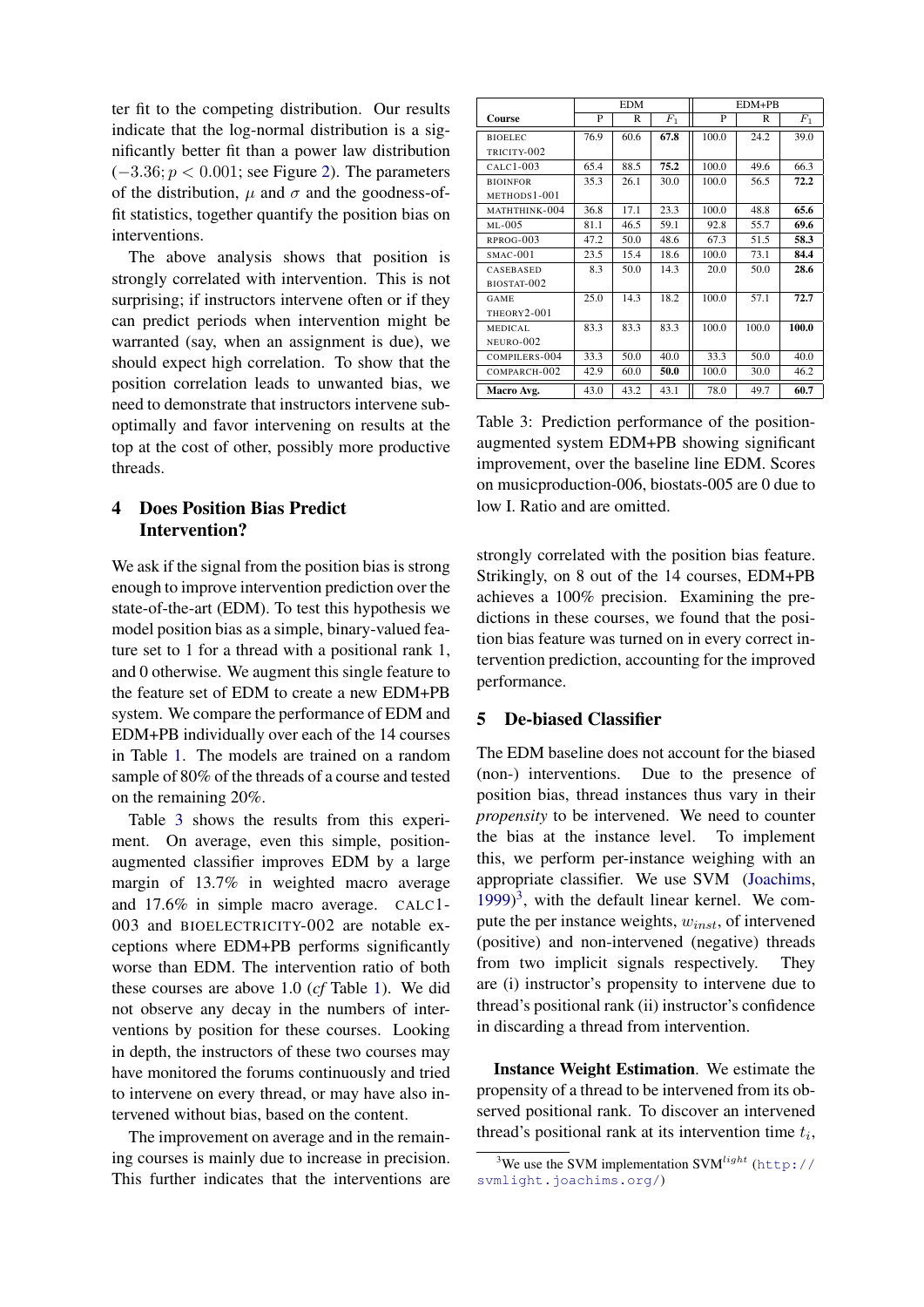|                 | <b>Biased</b> |      |       | De-biased |      |       |
|-----------------|---------------|------|-------|-----------|------|-------|
| <b>Course</b>   | P             | R    | $F_1$ | P         | R    | $F_1$ |
| $ML-005$        | 56.7          | 61.6 | 59.1  | 55.1      | 79.0 | 64.9  |
| $RPROG-003$     | 67.5          | 33.8 | 45.1  | 36.2      | 75.0 | 48.0  |
| $CALC1-003$     | 63.5          | 93.8 | 75.7  | 61.5      | 92.0 | 73.8  |
| MATHTHINK-004   | 39.3          | 26.8 | 31.9  | 47.4      | 65.9 | 55.1  |
| <b>BIOELEC</b>  | 77.8          | 63.6 | 70.0  | 77.5      | 94.0 | 84.9  |
| TRICITY-002     |               |      |       |           |      |       |
| <b>BIOINFOR</b> | 40            | 34.8 | 37.2  | 51.61     | 69.6 | 59.3  |
| METHODS1-001    |               |      |       |           |      |       |
| COMPARCH-002    | 43.8          | 70.0 | 53.9  | 44.4      | 80.0 | 57.1  |
| Macro Avg.      | 55.5          | 54.9 | 55.2  | 53.4      | 79.3 | 63.4  |

<span id="page-4-0"></span>Table 4: Model performance of the de-biased classifier Vs. a biased (SVM with class weights) classifier. I. Ratio on these courses are between 0.49 and 3.01. Best performance is bolded.

we reconstruct the snapshot of the thread (see Fig-ure [2\)](#page-2-1) listing at  $t_i$ . The number of interventions at each positional rank over all interventions was counted and normalised into probabilities. We then use the propensity of a thread to be intervened given its positional rank,  $p(i = 1|r)$  to derive its weight,  $w_{inst} = 1 - p(i = 1|r)$ . That is, we weigh interventions that happen on threads with high positional ranks (i.e., towards the bottom of the user interface) as more significant and higher than those that occur on low positional ranks (i.e., towards the top of the user interface).

We also weigh non-intervened threads. We count the number of times a thread is skipped in favour of a different thread to intervene (# of snapshots where a non-intervened thread had appeared).

The resultant de-biased classifier (denoted EDM+DB) uses the same feature set used by the state-of-the-art-baseline, EDM. We compare its performance against a biased classifier, a system with the same feature set as EDM but without any instance weights. The biased classifier is equivalent to the EDM baseline.

### 6 Results and Discussion

The EDM+DB classifier varies in its performance in removing bias across different courses. To better understand its varied improvement, we examine its performance through three related questions.

*1. How well does the de-biased classifier perform?* Our de-biased classifier improves over the biased classifier on courses with sufficient number of interventions by 8.2% in  $F_1$  and 24.4% in recall on average (see Table [4\)](#page-4-0). We observe that the per-

formance of the de-biased classifier is sensitive to the number of interventions in the course. This is because the propensity score estimation (and the per-instance weights) are dependant on the number of times we can observe the state of the forum. De-biasing improves the  $F_1$  on the high ratio courses in Table [4](#page-4-0) (I. Ratio between 0.49 and 3.01), but does not improve  $F_1$  performance for the 7 courses listed in Table [5,](#page-6-8) which all have low intervention ratios (less than 0.20).

*2. Can the de-biased classifier recover interventions that are missed by the biased classifier?* To be concrete, here we examine instances that were intervened by the instructor (positive), and identified correctly by our EDM+DB classifier (positive) but not by the biased classifier (negative). We randomly sampled 25 of 81 such instances that covered the courses in Table [3.](#page-3-0) The first author examined each of these threads and their instructor intervention using a taxonomy for interventions proposed by [\(Chandrasekaran et al.,](#page-6-9) [2015a\)](#page-6-9). This taxonomy grounded in pedagogy deems certain intervention types (e.g., justification request) are effectively made exclusively by instructors whereas certain other types (e.g., clarification) are optional for an instructor to make as peers can do them well enough. On this basis, the first author classified the 25 samples into those that warrant an instructor intervention and those that are optional. It was found that on 11 (44%) out of the 25 threads, instructor intervention was warranted. In the remaining 13, peers were actively answering the query, so we deemed these cases as optional for intervention. None of the threads were found to be solved or closed before the instructor intervened. We interpret this as a win for the EDM+DB classifier.

*3. Can the de-biased classifier identify thread instances that were not intervened due to the position bias?* Here, we examine instances that were not intervened by an instructor (negative), but were predicted to need intervention (positive) by EDM+DB. Again, we randomly sampled 25 of 42 such instances. As before we judged 9 (36%) instances as needing instructor intervention; *i.e.*, we believe that instructors should have intervened, even though they did not. Two such instances are shown in Fig. [3.](#page-5-0) Another 8 (32%) instances had peer answers, which we deem as being optional. The remaining 8 were either solved or had social chatter that did not require instructor intervention;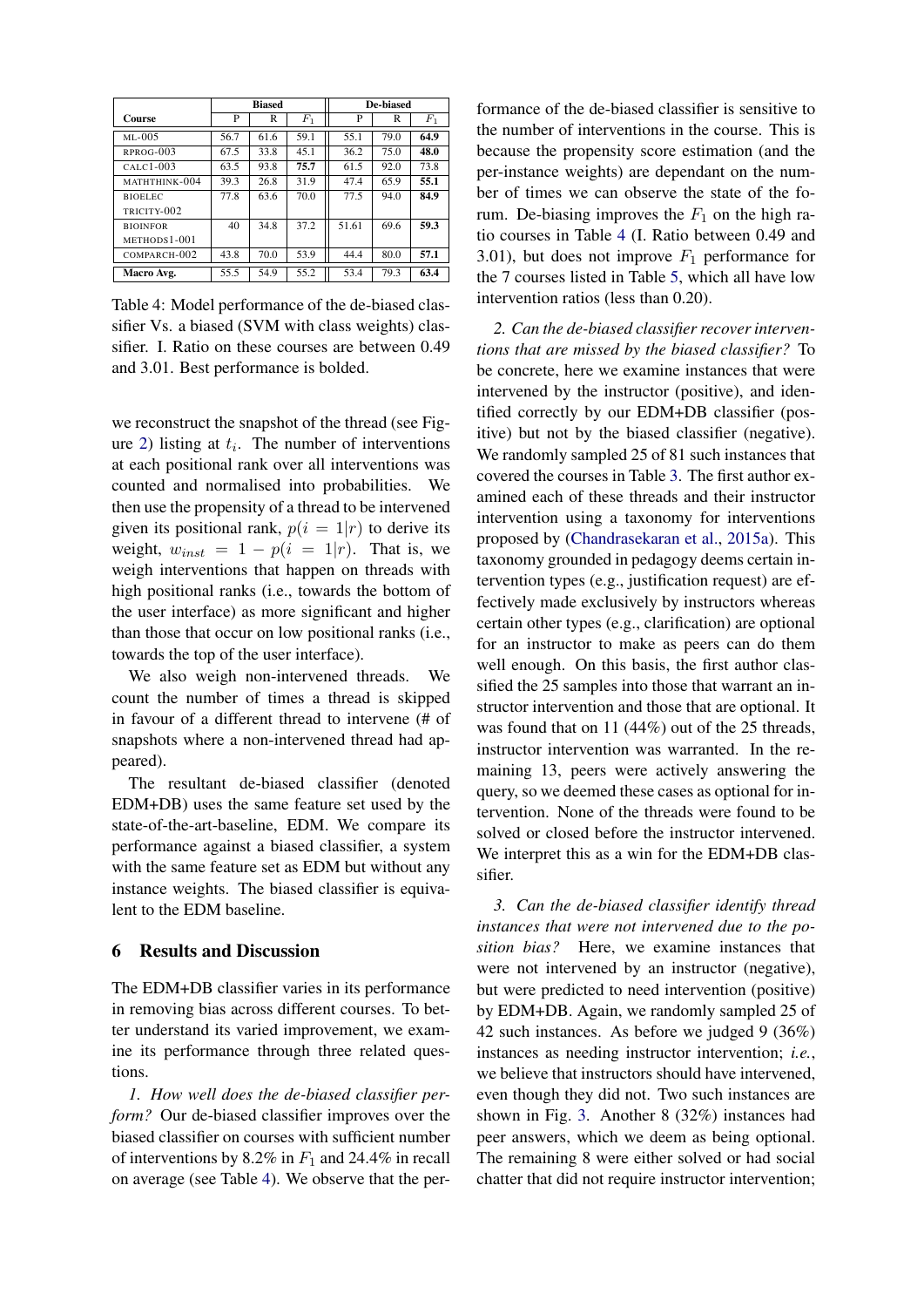Example 1: Thread Title: There is a mistake at 6:00 in the Week 3 Regularization - Cost Function lecture

Original Poster:The error can be seen and heard in the Week 3, Regularization, Cost Function lecture at the 6 min mark (image attached). The newly added regularization summation term in pink is written as the summation over variable i, but theta is subscripted with j. The summation should be over variable j. Andrew Ng also orally refers to "summation over i" of that term, which again should be summation over j. The next slide shows a typeset version of the formula with the correct subscripts. Screenshot:

#### Example 2: Thread Title: PS6 #2

Original Poster: I missed this one so I thought I'd seek clarification. If a nonempty finite set X has n elements, then X has exactly  $2^n$  distinct subsets. In the proof, the validation of  $n = 1$  used the two subsets and itself. But I thought this was contrary to the statement "if a nonempty finite set"... Can someone help me understand this because set theory is definitely a weekness of mine. *(various student answers follow ...)*

Original Poster: I understand the empty set is a subset of every set, and i agree that the the Theorem is true, but in the proof, when element a is added to each subset, isn't it also added to the emtpy set, which would then create the situation of not having an empty set now? Just confused about how the proof handles the empty set situation with the 'union U' procedure in the middle of the proof story.

<span id="page-5-0"></span>Figure 3: Two threads that should have been intervened by instructors, where EDM+DB correctly identifies as needing intervention. Example 1 shows a thread that should be identified as an erratum report; Example 2 shows a thread where the original student poster expresses confusion that has not been clarified by any of the student answers.

but we note that such threads can easily be identified. Solved threads could be easily identified by attending to the last post made by the original poster, or the overall last post, both which typically provide the final answer to the original poster's query and solves the thread. In one instance, the solved status of the thread was later indicated in the (updated) title of the thread, which could be easily captured.

We interpret this as major win for the de-biased classifier, as it can reliably pick out threads that have been overlooked by instructors that need intervention, with the false negative cases largely easy to correct using simple heuristics.

### 7 Related Work on Modelling Position Bias

Position bias due to the user interface and its effects on user behaviour has been observed in many domains. Much research on modelling or debiasing position exist, mainly in the context of web

search engines [\(Joachims et al.,](#page-6-3) [2005;](#page-6-3) [Pan et al.,](#page-7-2) [2007;](#page-7-2) [Craswell et al.,](#page-6-10) [2008;](#page-6-10) [Wang et al.,](#page-7-3) [2016;](#page-7-3) [Joachims et al.,](#page-6-11) [2017\)](#page-6-11) and recommendation systems [\(Schnabel et al.,](#page-7-4) [2016;](#page-7-4) [Liang et al.,](#page-6-12) [2016\)](#page-6-12). Joachims *et al.* [\(2005\)](#page-6-3) and Pan *et al.* [\(2007\)](#page-7-2) conducted eye-tracking experiments to confirm that users gaze at search results at top of the page and are, therefore, more likely to click them more often than the rest of the results. They observed that click behavior was biased, and does not always correlate with the relevance of the search result. Craswell *et al.* [\(2008\)](#page-6-10) found that a cascade model – which posits that users examine results from top to bottom – best explained the bias. This examination pattern has been revisited by others (e.g., Liu *et al.* [\(2014\)](#page-6-13)). In our study, we are interested in modeling user behavior and debiasing and correcting for it. Similar work has also been pioneered in the Web context. To model such observed user behaviour, improved ranking and click models were proposed. Joachims *et al.* [\(2005\)](#page-6-3) proposed strategies to learn the relative preference between search results which are unbiased estimates of relevance. More recently, Schnabel *et al.* [\(2016\)](#page-7-4) provided a generic framework to remove noise from biased training and evaluation data for recommender systems. Their algorithm learns disproportionately from items in recommendation systems according to their propensity to be clicked.

All the above works had access to reliable surrogate signals such as mouse cursor movements and clicks. In our MOOC scenario, we have only interventions (or lack of), recorded as instructor posts. Further, ranking frameworks assume a query to which retrieved items are listed in relevance order. In contrast, the default view of discussion forums are not ordered by relevance. While we cannot directly apply existing work to our setting, we draw from their inspiration and use the preferential judgement of the instructor to de-bias interventions.

# 8 Conclusion

We confirm the existence of *position bias* in instructor interventions in MOOC discussion forums and provide for a way to statistically quantify the bias. To enable accurate modelling and analysis we further proposed a de-biased classifier to counter for the bias and learn from biased instructor interventions. We show that the de-biased clas-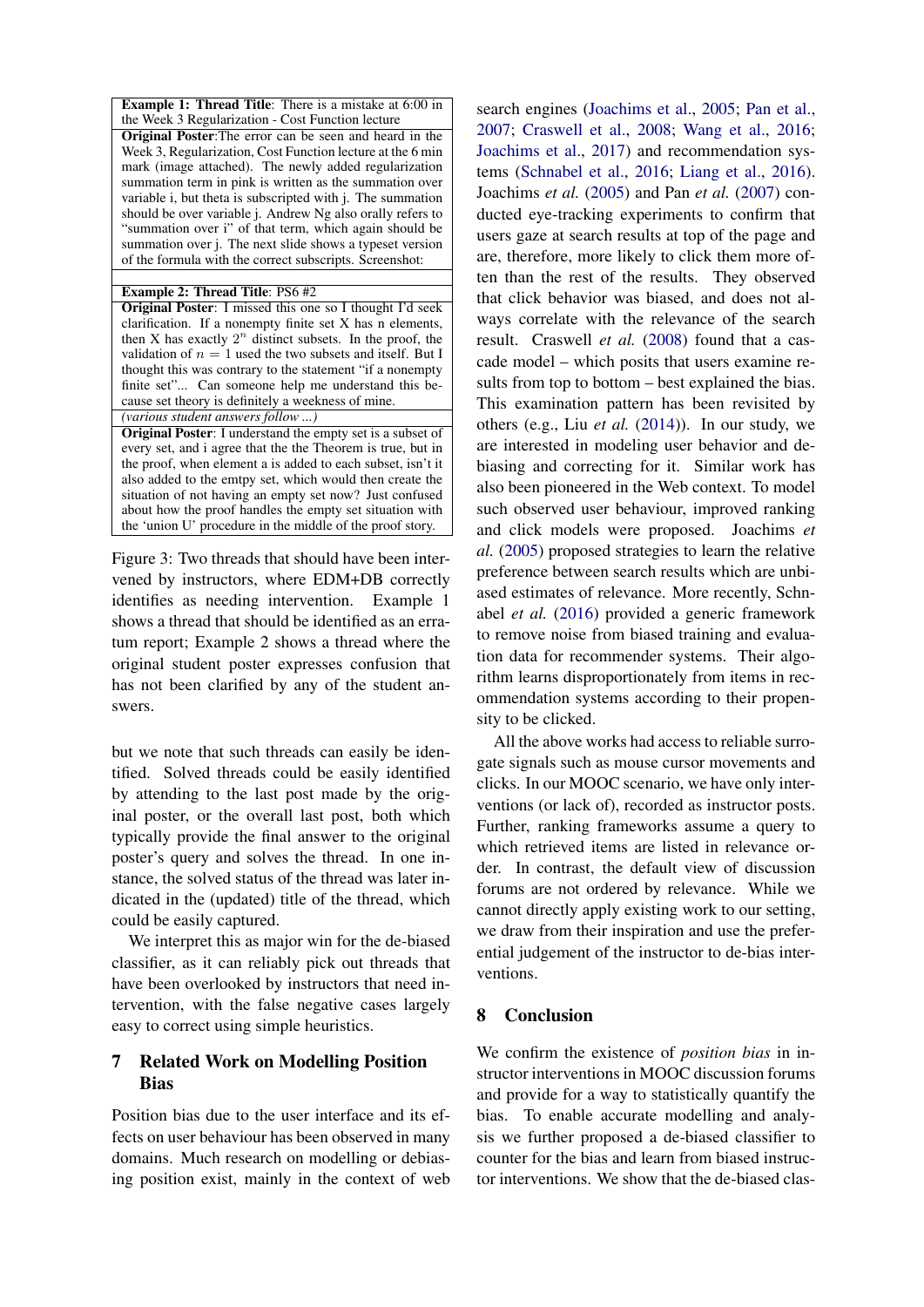|             | <b>Biased</b> |       |       | De-biased |      |       |
|-------------|---------------|-------|-------|-----------|------|-------|
| Course      | P             | R     | $F_1$ | P         | R    | $F_1$ |
| MEDICAL     | 100           | 83.33 | 90.9  | 66.7      | 33.3 | 44.4  |
| NEURO-002   |               |       |       |           |      |       |
| $SMAC-001$  | 71.4          | 19.2  | 30.3  | 66.7      | 7.7  | 13.8  |
| CASEBASED   | 10.0          | 50.0  | 16.7  | 9.1       | 50.0 | 15.4  |
| BIOSTAT-002 |               |       |       |           |      |       |
| GAME        | 50.0          | 14.3  | 22.2  | 16.7      | 14.3 | 15.4  |
| THEORY2-001 |               |       |       |           |      |       |
| Macro Avg.  | 33.1          | 23.9  | 27.7  | 22.7      | 15.0 | 18.1  |

<span id="page-6-8"></span>Table 5: EDM+DB performance on low intervention (I. Ratio 0.0 to 0.2) courses compared against a SVM classifier with class weights, where each MOOC is evaluated individually. Best performance is bolded. Scores on compilers-004, musicproduction-006, biostats-005 are 0 due to low I.Ratio and are omitted.

sifier improves prediction when the training data consists of sufficient interventions. Importantly, the classifier can also identify clear cases where intervention is warranted but were overlooked by instructors.

We confirm earlier findings [\(Wise et al.,](#page-7-1) [2012;](#page-7-1) [Marbouti and Wise,](#page-6-14) [2016\)](#page-6-14) on the bias induced by UI/UX. Since the effect of position bias, when extrapolated, can diminish students' learning gains by compromising the instructor's ability to judiciously intervene, we also call attention to the community to be mindful of the bias that UI/UX design can induce in MOOC platforms, intelligent tutoring systems and learning management systems, and to make design choices to mitigate this bias.

#### Acknowledgements

This research is funded in part by NUS Learning Innovation Fund – Technology grant #C-252- 000-123-001, and research is part of the NExT++ research, supported by the Singapore National Research Foundation under its International Research Centre @ Singapore Funding Initiative and administered by the IDM Programme Office. We thank NUS Centre for Instructional Technology, Andreina Parisi-Amon from Coursera and Prof. Bernard Tan for helping us acquire legal permission to use Coursera's data for our academic research.

#### References

<span id="page-6-4"></span>Akshay Agrawal and Andreas Paepcke. 2014. The stanford moocposts data set.

- <span id="page-6-9"></span>Muthu Chandrasekaran, Kiruthika Ragupathi, Min-Yen Kan, and Bernard Tan. 2015a. Towards feasible instructor intervention in mooc discussion forums. In *The Thirty Sixth International Conference on Information Systems (ICIS 2015), Fort Worth, TX, USA*, Research-in-Progress.
- <span id="page-6-2"></span>Muthu Kumar Chandrasekaran, Min-Yen Kan, Bernard CY Tan, and Kiruthika Ragupathi. 2015b. Learning instructor intervention from mooc forums: Early results and issues. In *Proc. of EDM*, pages 218–225. IEDM.
- <span id="page-6-1"></span>Snigdha Chaturvedi, Dan Goldwasser, and Hal Daumé III. 2014. Predicting instructor's intervention in mooc forums. In *Proc. of the ACL (1)*, pages 1501–1511. ACL.
- <span id="page-6-6"></span>Aaron Clauset, Cosma Rohilla Shalizi, and Mark EJ Newman. 2009. Power-law distributions in empirical data. *SIAM review*, 51(4):661–703.
- <span id="page-6-10"></span>Nick Craswell, Onno Zoeter, Michael Taylor, and Bill Ramsey. 2008. An experimental comparison of click position-bias models. In *Proc.of WSDM*, pages 87–94. ACM.
- <span id="page-6-5"></span>Ralph B D'Agostino and Michael A Stephens. 1986. Goodness-of-fit techniques. *Statistics: Textbooks and Monographs, New York: Dekker, 1986, edited by D'Agostino, Ralph B.; Stephens, Michael A.*, 1.
- <span id="page-6-7"></span>Thorsten Joachims. 1999. Svmlight: Support vector machine. *SVM-Light Support Vector Machine http://svmlight. joachims. org/, University of Dortmund*, 19(4).
- <span id="page-6-3"></span>Thorsten Joachims, Laura Granka, Bing Pan, Helene Hembrooke, and Geri Gay. 2005. Accurately interpreting clickthrough data as implicit feedback. In *Proc. of SIGIR*, pages 154–161. ACM.
- <span id="page-6-11"></span>Thorsten Joachims, Adith Swaminathan, and Tobias Schnabel. 2017. Unbiased learning-to-rank with biased feedback. In *Proc. of WSDM*, pages 781–789.
- <span id="page-6-12"></span>Dawen Liang, Laurent Charlin, James McInerney, and David M Blei. 2016. Modeling user exposure in recommendation. In *Proceedings of the 25th International Conference on World Wide Web*, pages 951– 961. Proc. of WWW.
- <span id="page-6-13"></span>Yiqun Liu, Chao Wang, Ke Zhou, Jianyun Nie, Min Zhang, and Shaoping Ma. 2014. From skimming to reading: A two-stage examination model for web search. In *Proc. of CIKM*, pages 849–858. ACM.
- <span id="page-6-0"></span>Sui Mak, Roy Williams, and Jenny Mackness. 2010. Blogs and forums as communication and learning tools in a mooc.
- <span id="page-6-14"></span>Farshid Marbouti and Alyssa Friend Wise. 2016. Starburst: a new graphical interface to support purposeful attention to others posts in online discussions. *Educational Technology Research and Development*, 64(1):87–113.